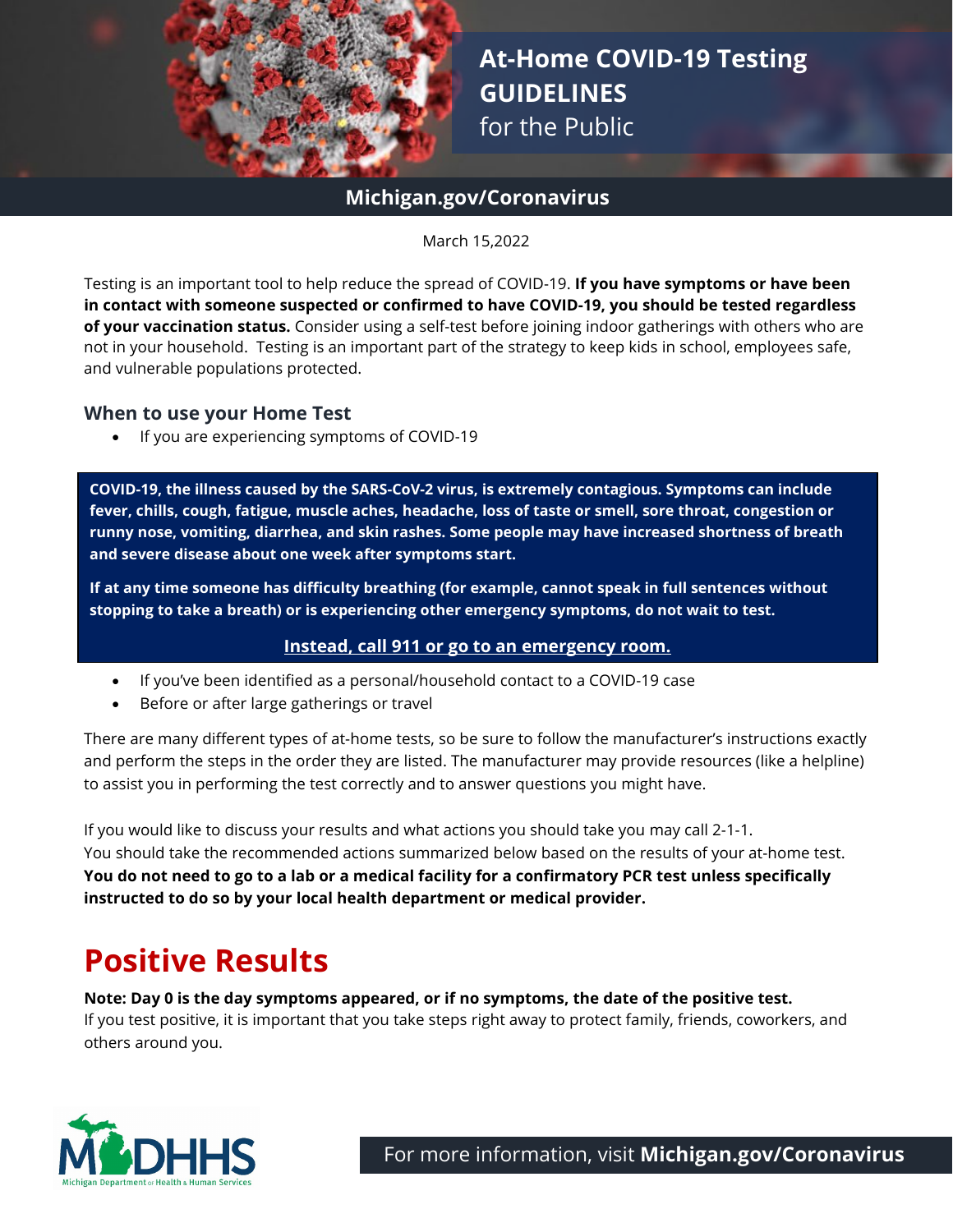#### **1) Isolate**

- **Stay home and away from others for at least 5 days.** Day 0 is your first day of symptoms or a positive test. Day 1 is the first full day AFTER day 0 (the day your symptoms developed or the day you completed the at home test).
	- o Wear a mask if you must be around others in your home.
- **Take precautions until day 10.** If you do not develop symptoms, you can stop isolating after 5 days. If you **do** have symptoms but you are getting better, you can also end isolation after 5 full days if you haven't had a fever for 24 hours without using fever-reducing medicine, such as acetaminophen (example: Tylenol) or ibuprofen (example: Motrin).
	- o For an additional 5 days, wear a mask around others, and avoid being around people who are at [high risk.](https://www.cdc.gov/coronavirus/2019-ncov/need-extra-precautions/people-with-medical-conditions.html)
	- $\circ$  If you still have a fever OR if your illness is not improving, continue to isolate for the full 10 days and wear a mask. If you are immunocompromised or severely ill, you may need to isolate for up to 20 days.
- If you have a school-aged child that is attending classes in person and was exposed in a school setting, please refer to the MI Safer Schools Guidance for Managing COVID-19 Exposures in K-12 **[School Settings](https://www.michigan.gov/documents/coronavirus/MI_Safer_Schools_Guidance_for_Managing_Students_Exposed_to_COVID-19_734750_7.pdf)**

#### **2) Seek Medical Care**

• **Seek urgent medical care if you have severe symptoms.** Also, seek medical care if you are at [high-risk](https://www.cdc.gov/coronavirus/2019-ncov/need-extra-precautions/people-with-medical-conditions.html) of becoming seriously ill or start to develop [severe illness.](https://www.cdc.gov/coronavirus/2019-ncov/if-you-are-sick/steps-when-sick.html) If you have a doctor, tell them about your positive result. Based on your health, they may recommend treatment that can prevent severe illness. Visit [www.michigan.gov/COVIDTherapy.](http://www.michigan.gov/COVIDTherapy)

#### **3) Notify contacts**

• **Let Others Know They May Have Been Exposed**

When thinking of who you have been around, consider your home, work, school, worship, and recreation. Beginning two days before you became sick (or positive test if no symptoms), contact everyone you were around (within six feet) for 15+ minutes in a 24 hour period to let them know about your positive results. These individuals are personal/household contacts and considered exposed. They should take the steps below to protect others. For suggestions on notifying contacts, see the CDC guidance:  $\frac{\text{How To}}{\text{0}}$ [Talk To Your Personal/Household Contacts.](https://stateofmichigan-my.sharepoint.com/personal/hendersont1_michigan_gov/Documents/Desktop/How%20To%20Talk%20To%20Your%20Close%20Contacts%20|%20CDC) You can also use the site [https://tellyourcontacts.org,](https://tellyourcontacts.org/) which allows you to notify contacts anonymously.

**If you think you were exposed, or feel you exposed others at a school, camp, healthcare facility, long-term care or correctional facility, please notify that entity. Call 2-1-1 if you have further questions.**



For more information, visit **[Michigan.gov/Coronavirus](http://www.michigan.gov/Coronavirus)**